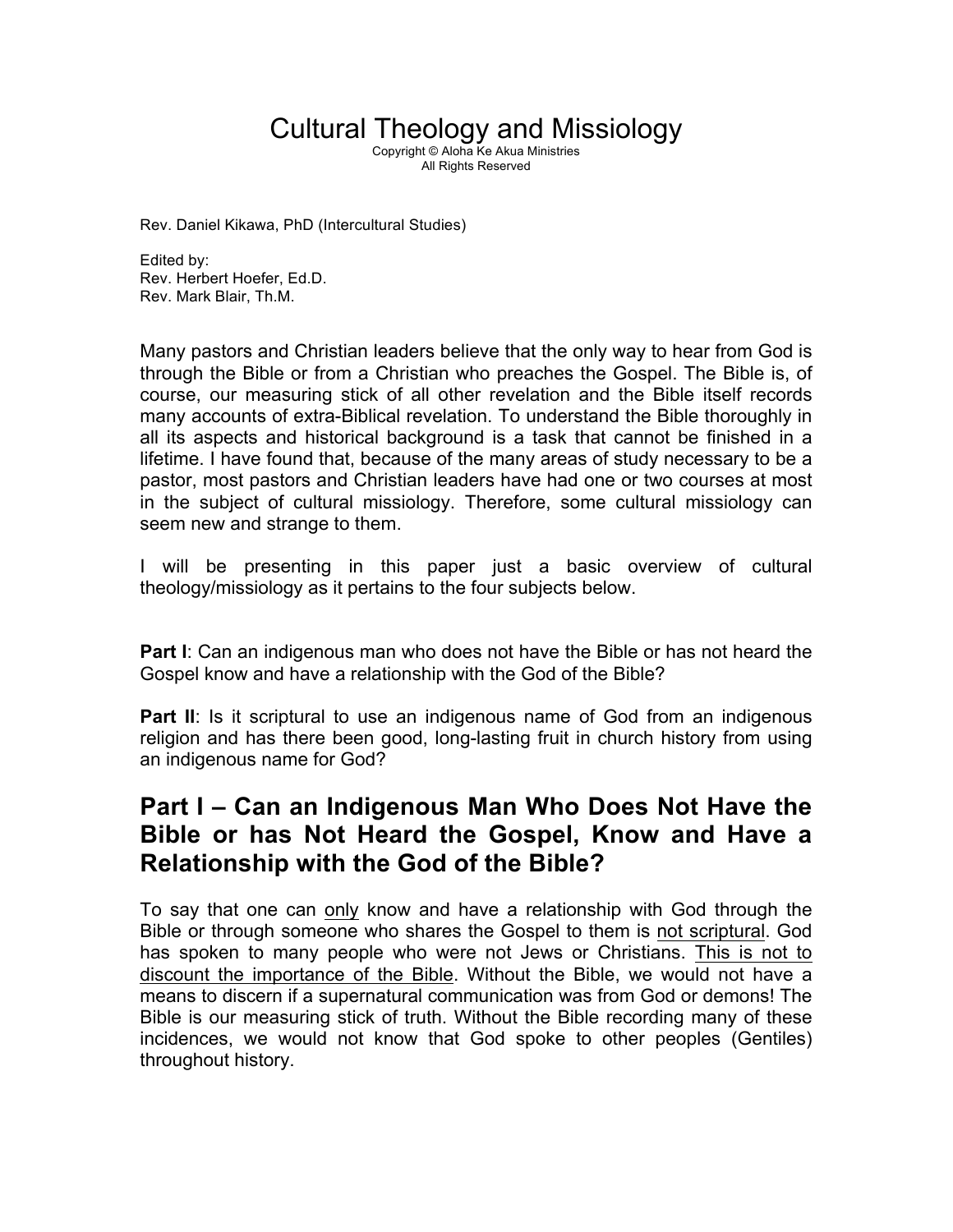There was also one thing that the Lord hid from their eyes, "*Now to him that is of power to stablish you according to my gospel, and the preaching of Jesus Christ, according to the revelation of the mystery, which was kept secret since the world began, But now is made manifest, and by the scriptures of the prophets, according to the commandment of the everlasting God, made known to all nations for the obedience of faith: To God only wise, be glory through Jesus Christ for ever. Amen.*" (Romans 16:25-27)

#### **Although men may know God, they still need to be told about Jesus**.

The following is a brief list of some of the people listed in the Bible who heard from God after the Fall of Adam and Eve outside of the Special Revelation of God to Israel, in the person of Jesus, or the Bible.

Enoch: Had such a close relationship with God that God "took him," he never died and went straight to heaven. (Genesis 5:22)

Noah: God told Noah about the judgment to come and specifically how to build an ark. (Genesis 6:9-22)

Abraham: God spoke to Abraham, who was a Chaldean. He most likely had household god at the time God chose to communicate to him like his clansman, Laban (Gen. 31:19-35) and worshipped the Gods of the Chaldeans. (Genesis 12:1-4)

Lot: God sent angels to Lot to save him from the judgment of Sodom. (Genesis 19:1)

Job: God had a very close relationship with Job. Most church historians believe that Job was a contemporary of Abraham because of the culture he lived in. Because of cultural evidence, some historians believe he was an Edomite. Job even knew that there was a savior and knew he would be resurrected in the flesh to see God (Job 19:25-26).

Canaanite: Melchizedek was the Canaanite priest/king of Salem (Jerusalem) and follower of the same God (El - El Shaddai/El Elyon) who called Abraham out of Ur. Abraham acknowledged this by giving him the first recorded tithe. (Gen 14:18-21)

Philistine: God gave a dream to Abimelech, King of Gerar (Genesis 20:6-7), even thought he probably was a worshipper of Molech, to whom babies were sacrificed alive. Although another meaning for "Melech" is "King," his name means: "My father is Melech (Molech)."

Babylonian: God gave Nebuchadnezzar dreams (Daniel 2, 4).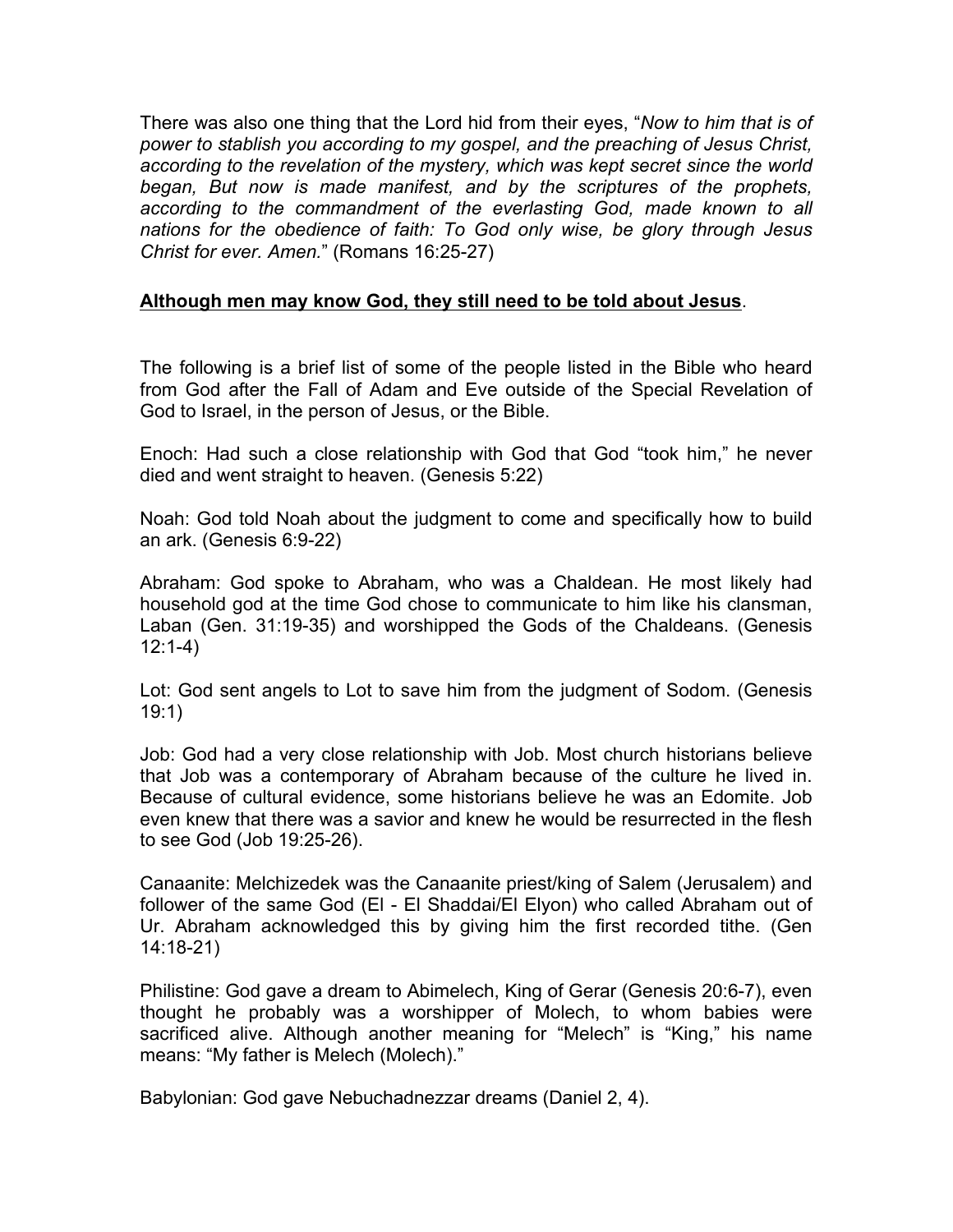Midianites: Jethro, priest of Midian and father-in-law of Moses, was a follower of "El Shaddai" like Melchizedek.i He was also called "Reu**el**," meaning, "Friend of El (God)." (Exodus 2:18). Balaam was a Midianite living in Pethor, Mesopotamia (Numbers 22:5). Balaam was a famous "heathen" prophet of God (Num. 22:5-6). He heard from God and God also sent an angel to him and had his donkey speak to him (Num. 22:8-24:25)

The International Standard Bible Encyclopedia, revised edition says, "*In the rest of the OT it* (the El Elyon form of the name of God) *occurs for the most part in poetry, especially in Psalms, is always synonymous with Yahweh, and is uniformly translated 'the Most High.' Ps 91:1 combines 'Elyon, 'El Shaddai, and Yahweh in one confession of trust in God. The same grouping appears in the oracles of Balaam* (Num 24:16)."ii

Egyptians: Hagar, God sent an angel to her (Gen. 16:7-11). God also gave dreams to the baker, butler and Pharaoh of Gen. 40-41. God spoke to Pharaoh Necho who rebuked the king of Judah, Josiah, in the name of God. (2 Chron. 35:20-24).

New Testament: The wise men who came to see Jesus (Matthew 2:1-2, 12). The Roman Centurion, Cornelius, saw an angel who directed him to Peter (Acts 10).

Peter said, "In truth I perceive that God shows no partiality. But in every nation whoever fears Him and works righteousness is accepted by Him.." (Acts 10:34b-35 NKJ) This scripture complements Romans 2:11-16, "*For there is no respect of persons with God. For as many as have sinned without law shall also perish without law: and as many as have sinned in the law shall be judged by the law; (For not the hearers of the law are just before God, but the doers of the law shall be justified. For when the Gentiles, which have not the law, do by nature the things contained in the law, these, having not the law, are a law unto themselves: Which show the work of the law written in their hearts, their conscience also bearing witness, and their thoughts the mean while accusing or else excusing one another;) In the day when God shall judge the secrets of men by Jesus Christ according to my gospel*." And 1 John 4:7-8, "*Beloved, let us love one another: for love is of God; and every one that loveth is born of God, and knoweth God. He that loveth not knoweth not God; for God is love.*" Most Christians know some truly loving non-Christians. Romans 13:8 also says, "*Owe no man any thing, but to love one another: for he that loveth another hath fulfilled the law.*" Romans 13:10 says, "*Love worketh no ill to his neighbour: therefore love is the fulfilling of the law.*" Galatians 5:14 says, "*For all the law is fulfilled in one word, even in this; Thou shalt love thy neighbor as thyself*."

i Miller, Harper's Bible Dictionary, pg. 333

ii International Standard Bible Encyclopedia, revised edition, Copyright © 1979 by Wm. B. Eerdmans Publishing Co.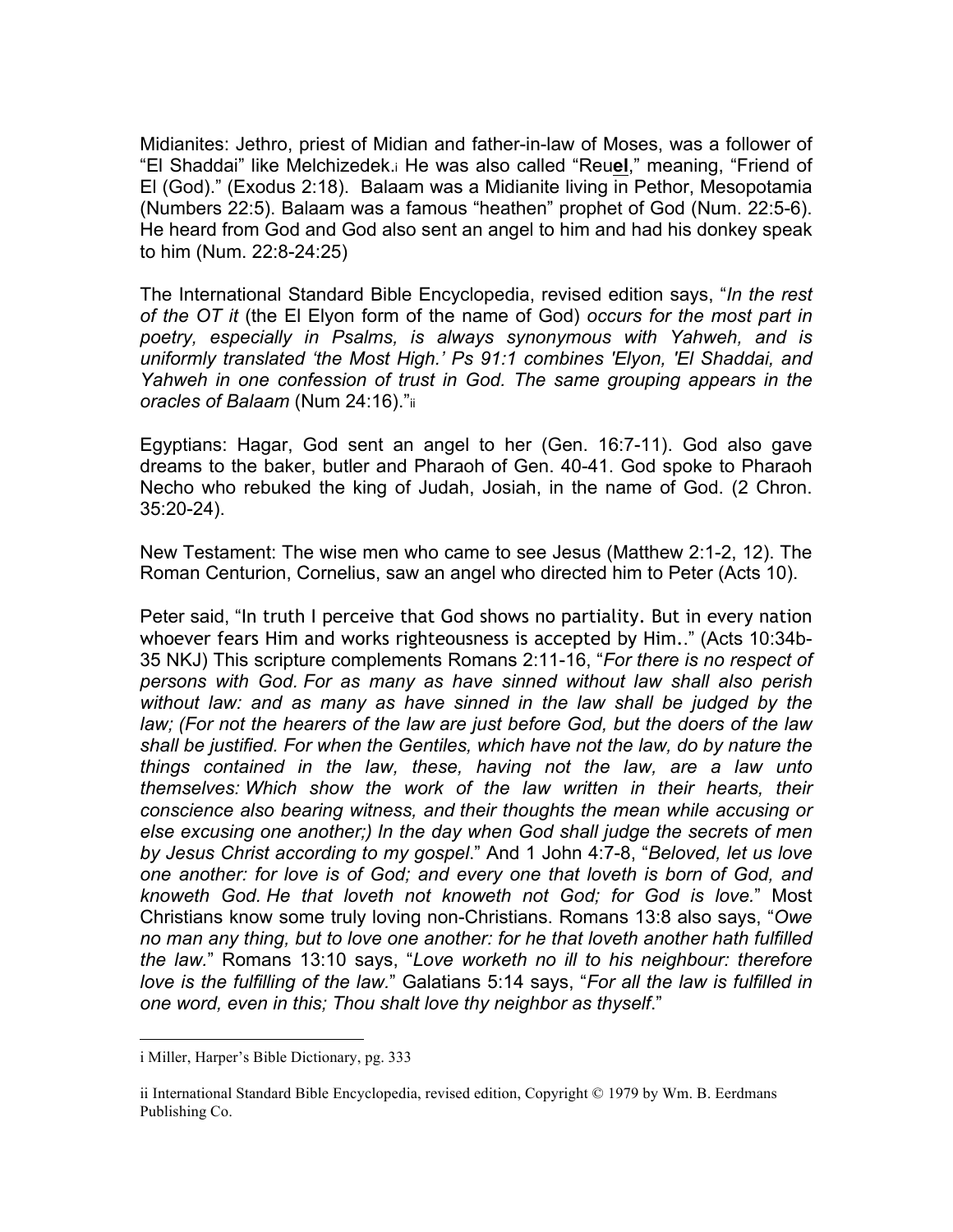Romans 1:20 tells us, *"For the invisible things of him* (God) *from the creation of the world are clearly seen, being understood by the things that are made, even his eternal power and Godhead; so that they are without excuse:"* This scripture shows that a revelation of God has been made to all men from the creation of the world until today. This revelation is not dim but "clearly seen" and is not just a vague revelation of God but is knowledge of his "eternal power" and "Godhead" (his nature). A clear, definite, and detailed revelation of God is available to all men who seek Him since the creation of the world. This type of communication from God showing who He is through natural things is found in God's communications with the indigenous man, Job (Job 12:7-9 and Job 38-41). Job also said "*I know that my Redeemer lives and that in the end he will stand upon the earth. And after my skin has been destroyed, yet in my flesh I will see God; I myself will see him with my own eyes – I, and not another. How my heart yearns within me!*" Job 19:25-27 NIV

Acts 17:26 says, "*From one man he made every nation of men, that they should inhabit the whole earth; and he determined the times set for them and the exact places where they should live.*" Why did God place the nations where they should be and set the time of their living in that place? "*God did this so that men would seek him and perhaps reach out for him and find him, though he is not far from*  each one of us. 'For in him we live and move and have our being.' As some of *your own poets have said, 'We are his offspring.*" This scripture again confirms that God made himself available to those who wanted to find him from the creation of the world until now. He made himself so available to all men that "*we live and move and have our being*" in Him.

Matthew Henry says of Acts 17:27, "*The Lord of all, as he is rich (Rom 10:12), so he is nigh (Deut 4:7), to all that call upon him. He that wills us to pray every where, assures us that he is no where far from us; whatever country, nation, or profession we are of, whatever our rank and condition in the world are, be we in a palace or in a cottage, in a crowd or in a corner, in a city or in a desert, in the depths of the sea or afar off upon the sea, this is certain, God is not far from every one of us.*"iii Adam Clarke says about Acts 17:27, *"[Feel after him] Pseelapheeseian auton, that they might grope after him, as a person does his way who is blind or blindfolded. The Gentiles, who had not a revelation, must grope after God, as the principle of spiritual life, that they might find him to be a Spirit, and the source of all intellectual happiness; and the apostle seems to state that none need despair of finding this fountain of goodness, because he is not far from every one of us.*"iv

iii Matthew Henry's Commentary on the Whole Bible, PC Study Bible Formatted Electronic Database Copyright © 2006 by Biblesoft, Inc.

iv Adam Clarke's Commentary, Electronic Database. Copyright © 1996, 2003, 2005, 2006 by Biblesoft, Inc.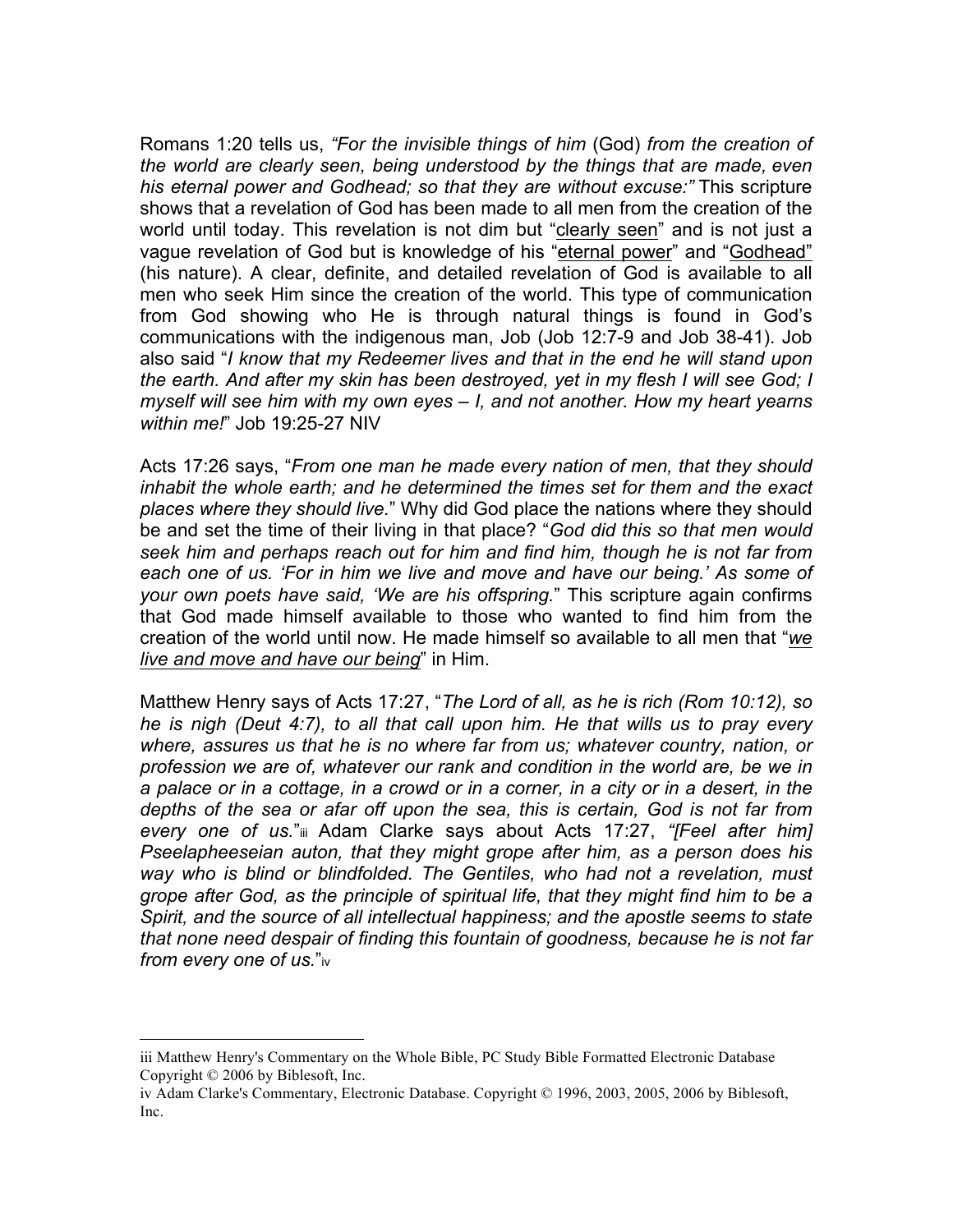Examples from Church history of indigenous men who heard from God:

# **Africa**

A man named Warrasa Wange of the Gedeo people of south-central Ethiopia was a worshipper of Magano, the omnipotent Creator of all that is. Only a few of the several million Gedeo people still remembered and worshipped Magano like Warrasa did. One day while Warrasa was praying to Magano, asking Him to please reveal Himself to his people, he had an amazing vision. He saw two white skinned strangers erect flimsy shelters under the shade of a large sycamore tree near his hometown of Dilla. Then Warrasa heard a voice saying, "*These men will bring you a message from Magano, the God you seek. Wait for them*."

Warrasa waited 8 years. During that time, several others among his people prophesied that strangers would soon arrive with a message from Magano.

Finally, in December of 1948, two Caucasian missionaries pitched their tents under the large sycamore tree near Warrasa's village of Dilla, fulfilling his vision.

Through these two white skinned missionaries, Warrasa became a follower of Jesus Christ, Son of Manago. Warrasa has helped the missionaries as they built over 200 churches averaging over 200 members each among his people.v

The Mbaka people of Central Africa knew the creator god by the name "Koro." Most of them had forgotten about this god. Ferdinand Rosenau and his Baptist colleagues first preached among the Mbaka in the early 1920s. The Mbaka responded eagerly to the Gospel. Later, Ferdinand's son, Eugene Rosenau, Ph.D. recorded an account given to him by Mbaka tribesmen. "*Koro, the Creator, sent word to our forefathers long ages ago that He has already sent His Son into the world to accomplish something wonderful for all mankind. Later, however, our forefathers turned away from the truth about Koro's Son. In time they even forgot what it was that He accomplished for mankind. Since that time of 'the forgetting,' successive generations of our people have longed to discover the truth about Koro's Son. But all we could learn was that messengers would eventually come to restore that forgotten knowledge to us.*" His father was one of those messengers!<sub>vi</sub>

# **South East Asia**

 $\overline{a}$ 

The Karen live in northern Thailand and Myanmar. They had a tradition that they had known and followed the Creator God whom they called "Y`wa." However, they lost the book of his precepts. Their ancestors lost their way to God and could no longer find his trail. Because they could no longer find their way to God,

v Eternity in Their Hearts" Don Richardson, pages 48-50

vi "Eternity in Their Hearts" by Don Richardson, pages 50-52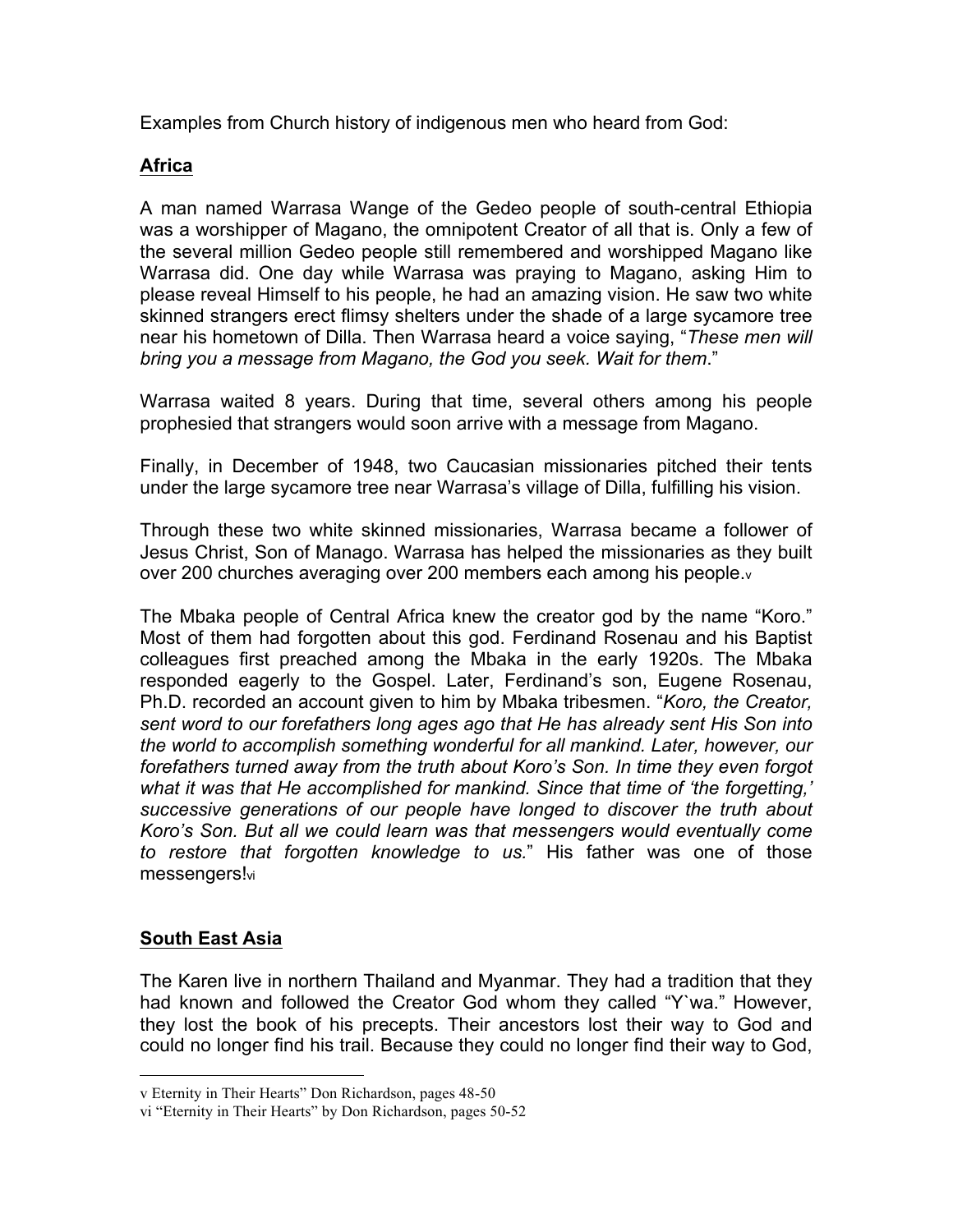they were forced to worship the "Nats," demonic spirits who would grant healing or safety for costly sacrifices. There was however, a precious prophecy among their people that someday, a white skinned stranger would bring back the book that they had lost and they would be able to find God's trail again.vii When a missionary finally shared the Gospel with a Karen man, he realized that this was the book they were waiting for; he immediately began spreading the word with great joy. Excitement about the book that said their God's son made a way for them to return to him spread like wildfire. It spread so fast among the Karen that missionaries could not keep up with the Karen converts. When missionaries arrived at one Karen village, they found 5,000 Karen converts ready to be baptized. The Karen consider themselves to be a Christian nation today.viii This prophecy of the book is so important to the Karen that it is a part of the Karen national anthem! The Karen became nearly 100% Christian. Even today, nearly 200 years later, it is estimated that 80-90% of the Karen are Christian. I preached one Sunday at a Karen village in the mountains of Northern Thailand and the whole village came out to church. The fruits have been very good and long lasting.

#### **Hawai'i**

 $\overline{a}$ 

When the first Christian missionaries arrived in Hawai'i, they were directed to Kailua on the Big Island where the king resided. Hewahewa, the High Priest of the old Hawaiian religion, had given a prophecy to the new King of Hawai'i. He pointed to a rock on the shore of Kaiula Bay, a bay near the King's residence and said*, "Here O king, the new God shall come!*" When the missionaries reached Kailua Bay, they landed on the very rock Hewahewa had prophesied over. This rock still remains today and is known as the "Plymouth Rock of Kona."<sub>ix</sub> It lies under the pier next to the King Kamehameha Hotel in Kailua-Kona, Hawai'i.

Several Hawaiian prophets prophesied the coming of the True God. One old Hawaiian prophecy said the true God would return in a form they would not recognizex and another said the god of peace would return in a small black box and speak a language they would not understand.xi The first missionary stepped onto the rock the High Priest of the old Hawaiian religion had prophesied over carrying a small black box. Because they were hand pressed, Bibles were highly valued. Special boxes were made to protect them, especially on long voyages. When the box was opened by the king, the book inside (the Bible) contained a strange language they could not understand. Various Hawaiian priests then

vii Bunker, A., *Soo Thah, A Tale of the Making of the Karen Nation*, Fleming H. Revell C., 1902, pp. 79-94 viii Richardson, D., *Eternity In Their Hearts*, Regal Books, 1981, pp. 73-109

ix Gessler, *Hawai'i, Isles of Enchantment*, p. 58

Kailua-Kona Walking Tour Brochure.

x Hon. Star Bulletin, *All About Hawai'i*, pp 28-29

xi Gessler, *Hawai'i, Isles of Enchantment*, p. 59

Taylor, Hon. Star Bulletin, Mon., June 19,1961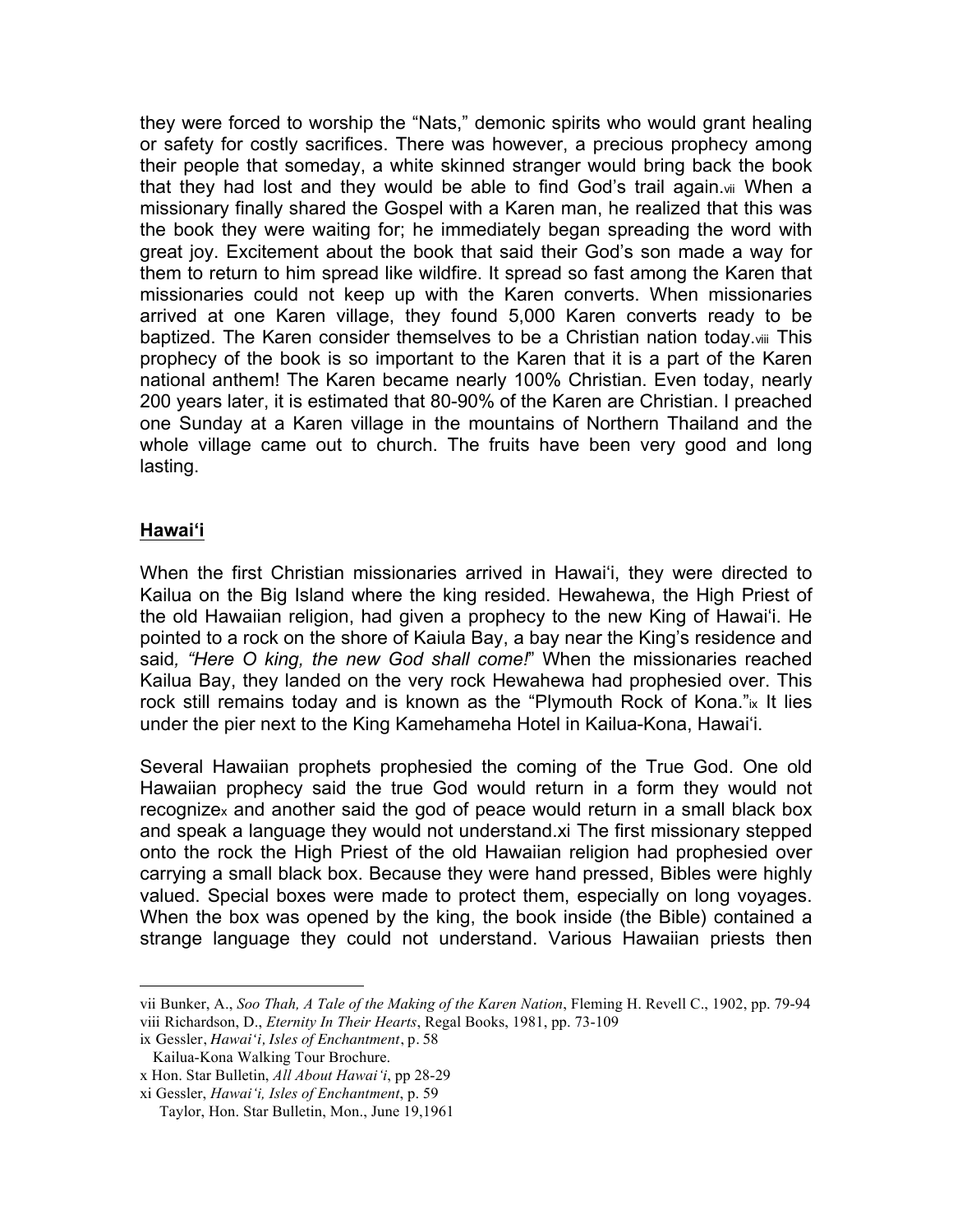proclaimed that the Hawaiian God of Peace had returned in his new form. The new God, the true God of the Hawaiian people, had returned as prophesied!

#### **Maori (New Zealand)**

A Maori prophecy was given in 1766, three years before Cook arrived in New Zealand (before any Western contact). The prophecy concerned two children who would be born to two cousins. After their birth, strangers would arrive bringing their new God. 'Te ingoa o to ratou Atua, **ko Tama I Rorokutia**, he Atua pai, otira, ka ngaro ano te tangata', meaning, "*The name of their new God will be 'The Son Who was Killed*." The prophecy also said that He was a good God, but the Maori people would be oppressed.xii

# **North American (Native American)**

#### **Inupiat (Eskimo)**

 $\overline{a}$ 

*Maniilaq* was a prophet held in high regard by the Inupiat of the Northwest Arctic. Maniilaq was born in the early 1800s.

When Maniilaq was a young man, he was sitting in the woods one day, admiring God's creation. A small bird called to him saying "*Father and Son. Father and Son, the source of intelligence, the source of thought*." This experience is a prime example of Job 12:7-10, "*But ask the animals, and they will teach you, or the birds of the air, and they will tell you; or speak to the earth, and it will teach you, or let the fish of the sea inform you. Which of all these does not know that the hand of the Lord has done this? In His hand is the life of every creature and the breath of all mankind*."

Maniilaq listened to this source of intelligence and he said that he was actually bringing home a ray of light each time he listened to it. He said he was bringing this light into his thoughts and mind by remembering those two words, "*Father and Son*."

One of Maniilaq's many prophecies was that strange white skinned people would come and bring the book that would tell his people about the Son of the Father. The source of intelligence told him not to wait until they came but to begin worshipping the Son now. When the white missionaries first came with the Bible, they found a group of people already worshipping the Father and the Son, they were also setting aside the seventh day of the week as a special day to do this.

xii Interview with Maori Historian, Charles Matthews in Sept. 1999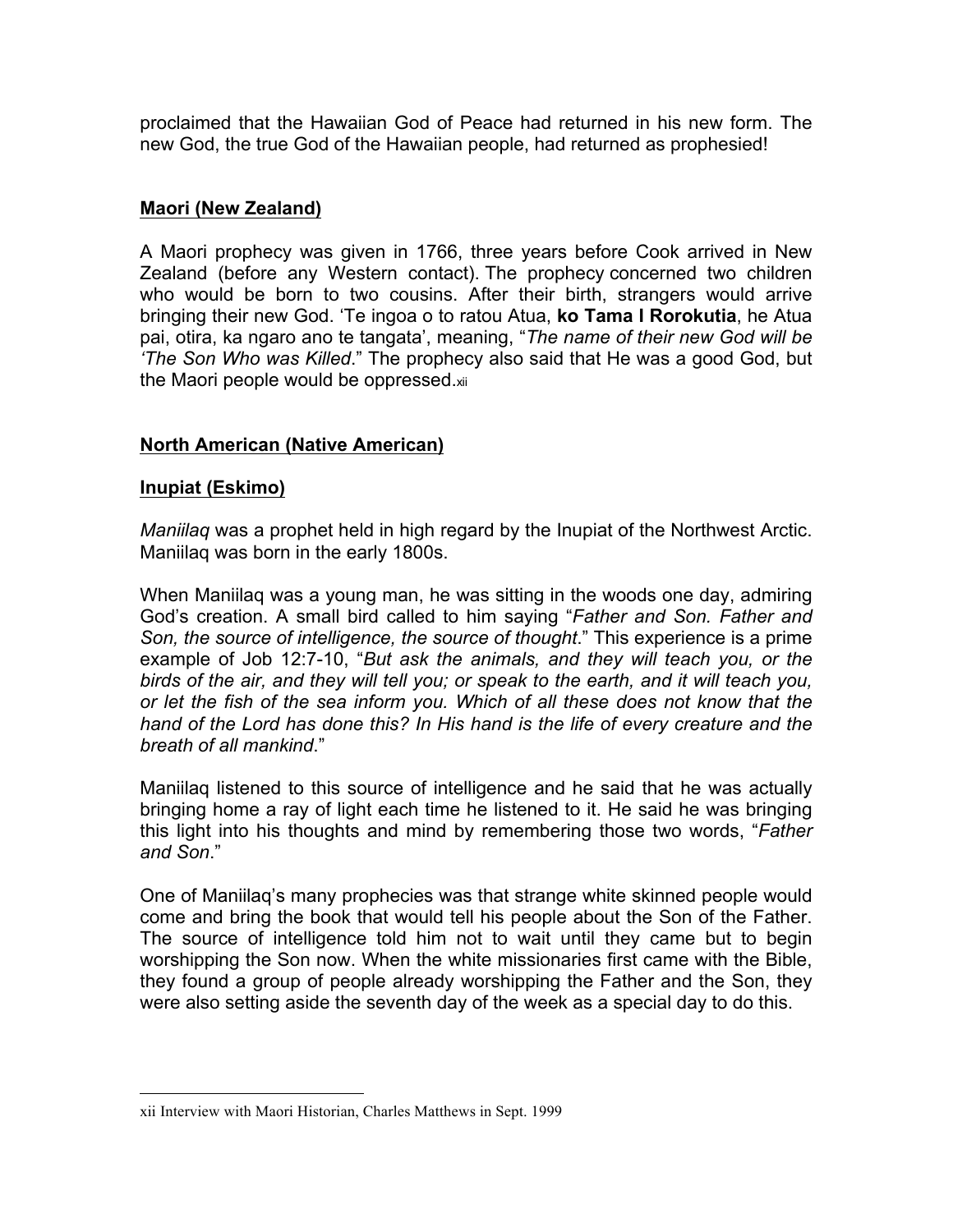(Much of this material came from tape-recorded discussions on Maniilaq by the elders of the Nana Region of Alaska, during the 1978 Nana Elders Conference in Kotzebue.) xiii

Another Inuit prophecy was given on King Island which is Ninety miles northwest of Nome, Alaska. Paul Tiulana is a traditional chief of the King Island people. He was born on King Island in the early 1920s before any white men came to live there. As a young boy, an Inuit elder told Tiulana (His Christian name, Paul, was given to him later when he was baptized), that a medicine man long ago taught that the universe had a Creator. He also taught that, if you eat the flesh and drink the blood of the Creator, you will be safe.xiv (See Matt. 26:26-28)

# **Salish**

Shining Shirt was a *Kalispel* holy man and chief of the eastern Salish. It is passed down that a Power gave Shining Shirt a great revelation. The Power revealed that there was a Good One and an Evil One of which the Indians knew very little. However, there would come a time when fair skinned strangers dressed in long black skirts would come and teach them the truth. The Black Robes would change the lives of the people in new ways. The Power then gave Shining Shirt a talisman of terrific strength. It was a piece of metal inscribed with a cross. He also told his people that there is a God, although, his true name was not revealed to him. He temporarily called him *Amotkan*, which means, *He-wholives-on-most-high*. It was the people's duty to pray to Amotkan for Amotkan made the world and all the people in it. $w$  (From the book, "One Tribe, Many Nations" by Richard Twiss)

# **Spokane**

 $\overline{a}$ 

In 1782, the holy man, Circling Raven of the Middle Spokanes, spoke a prophecy. At the time, he was in a crisis of faith in his God which his people called, *Quilent-sat-men* (He-Made-Us). He was losing faith because his people were being wiped out by small pox. No matter how he tried to heal them, they died, including his son. Circling Raven told his brother, "*If the righteous die while the evil men live, why should we continue to follow our laws? Let us live like animals*." His brother however, persuaded Circling Raven to hold onto his faith in Quilent-sat-men and his moral laws. He also persuaded him to go to the top of Mount Spokane to fast and pray for four days. According to Spokane tradition, at the end of four days, Circling Raven received a vision. He saw white skinned

xiii The full transcript is available at the public library in Anchorage, Alaska xiv Lowry, *Natives of the Far North*, pp. 56-58

xv KSPS Public Television, *Sovereign Nations*, Video

Twiss, *One Tribe, Many Nations*, pp. 78-79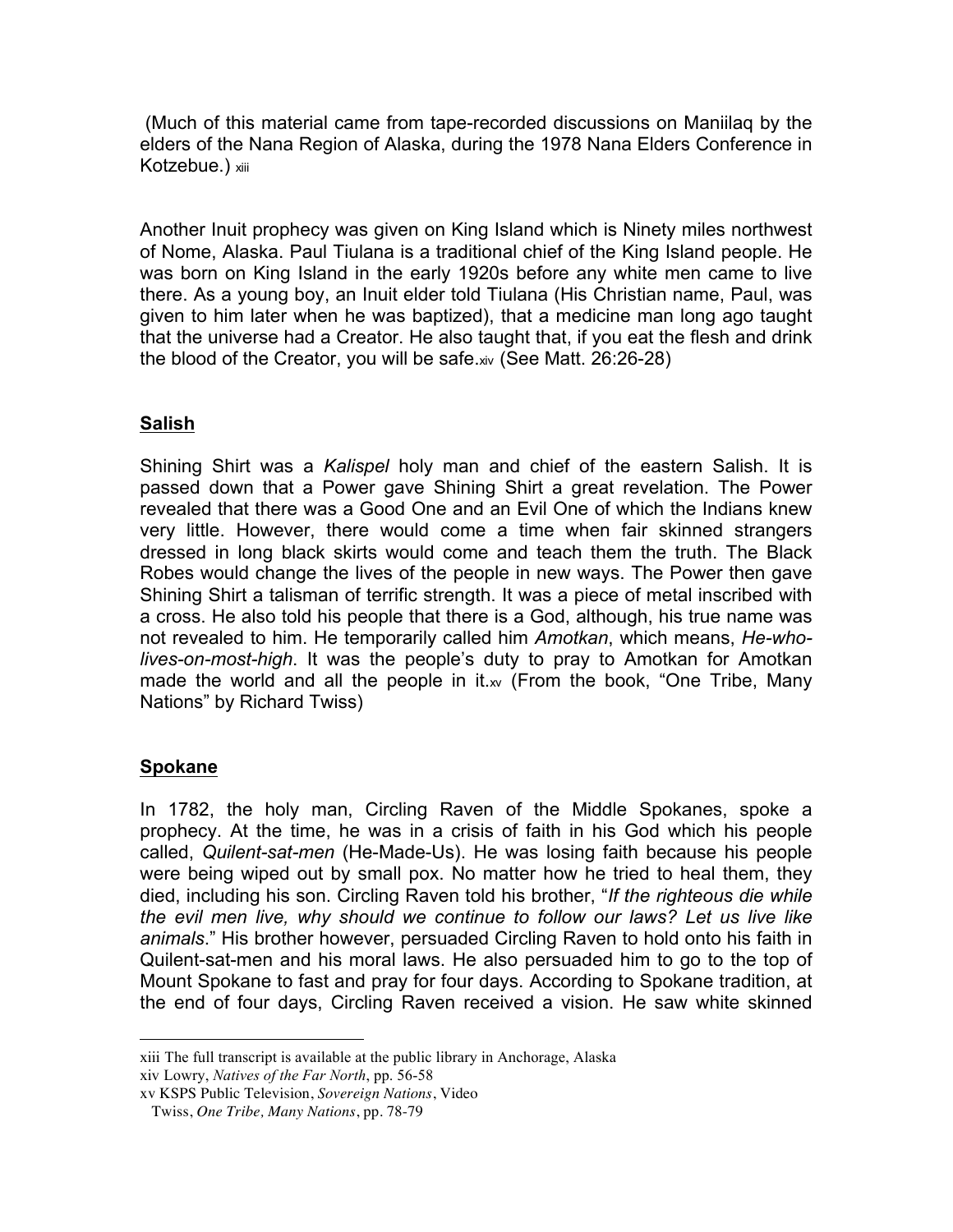men wearing strange clothes carrying in their hands leaves bound together (a book). He was told to prepare his people for these white skinned strangers and to pay attention to the teaching that came from the leaves bound together.xvi (From the book, "One Tribe, Many Nations" by Richard Twiss)

# **Lakota (Sioux)**

For 2000 years the Lakota have passed down a story of a group of young people who saw a vision of a buffalo dancing around a tree. They went to a holy man and asked him what this vision meant. The holy man told them that some day a man in a faraway country would be born of a virgin, suffer under the hands of his own people, and eventually die on a tree.xvii

# **South America**

# **Satere**

The Satere tribe of Brazil dwells in the Amazon jungle. Their most prized possession is a sacred paddle. The paddle was so old that the Satere could no longer read the inscriptions on it. They only knew that the inscriptions on the paddle were ten laws to live by. On one side were all the "dos" and on the other, all of the "don'ts.' The Satere had a tradition that someday a prophet would come and translate the sacred paddle and teach them to read and write. A Wycliffe missionary came to the Satere and translated the words on the paddle. They were the Ten Commandments! The whole tribe came to Jesus!xviii This is another example of a 100% success rate when a missionary used what God placed in a culture to lead those people to Him.

#### **Modern personal instances of God communicating to people:**

Dean Fujishima, a man living in Hawai'i, was seeking for God after his second suicide attempt. He was crying out to God in desperation when he heard a voice say, "*I am the only one who can help you*." He did not know who this entity was and began going to religious places he knew of to pray. He went to a Christian church but also went to his family Buddhist temple and prayed in front of the altar. The second time he went to the Buddhist altar to pray, he hear this entity say, "*Do not pray here again*." He is now a pastor in Hawai'i.xix

xvi Ibid.

xvii Oral History passed down to Art Begay

xviii Braulia Ribero, YWAM missionary in the Amazon

xix Telephone interview with Pastor Dean Fujishima, 4/11/08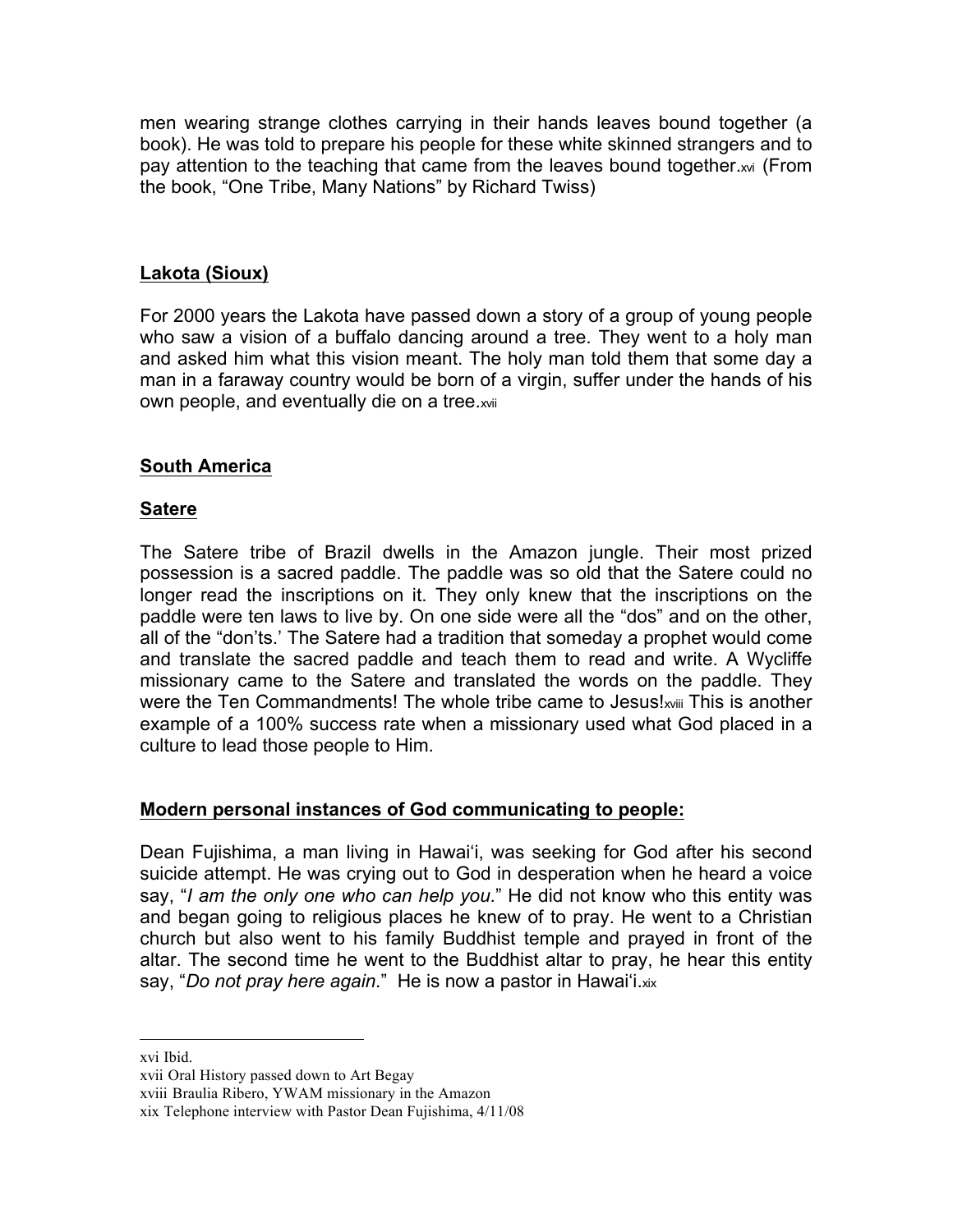A Japanese woman is a member of one of Rev. Junji Ono's house churches in Hawai'i. She has always believed in an omnipotent God and would daily pray to Him at the most spiritual place in her old traditional house in Japan, in front of the Butsudan (Buddhist altar). Later she married an American English teacher who used to deride Christianity. They moved to Hawaii. One day her husband suddenly accepted Christ due to the prayers of his colleagues. When she went to a Christian church with him, she realized that this was the same God she had always known and prayed to". $x$ 

These experiences reflects Acts 17:27 (NIV), "*God did this so that men would seek him and perhaps reach out for him and find him, though he is not far from each one of us*." God, in his great love, reaches out to sinful man if he is "groping" after him even in a misguided way.

Associate Professor, Toshifumi Uemura, of the Japan Lutheran Seminary was about to take the final step to become a Shinto priest when his Shinto mentor told him that Jesus Christ was the true God. He, therefore, decided to become a Christian instead.xxi

Erwin Spruth was one of the first Lutheran missionaries in what is now the Enga Province of Papua New Guinea. Using the trade language, Melanesian Pidgin, to communicate in his early efforts, he preached to the Enga tribesman. He was startled when they nodded in agreement and made comments like, "*This is Rare's God."* and "*We've heard this before*." "*Who's Rare?"* he asked. They answered, "*Oh, He's a very old man. He used to live by himself up in the bush, but he's too old and we brought him down to take care of him. He used to tell us about this same God that you are telling us about*."

Rev. Spruth really wanted to meet Rare, so the men took him to the old man's house the next day. As they spoke together, Rare affirmed that he knew the "Great and Powerful One" of which the missionary spoke. "*He appeared to me up in the forest*," Rare said, "*He told me if I honored Him instead of offering pigs to my ancestors, He would take care of me. He told me that I should tell my brothers about Him, too. But they never believed me*." After talking with Rev. Spruth about Jesus, Rare was convinced that he had met Jesus Christ on the trail in a vision those many years before, but that he had only known Him as the "Great and Powerful One." Erwin Spruth was, likewise, convinced. He wanted to interview him further, but that night Rare died.xxii

xx Interview at Rev. Ono's House Church in Honolulu xxi Pastor's seminar, Yokota Air Base, March 2007 xxii Interview with David Wakefield, 4/12/08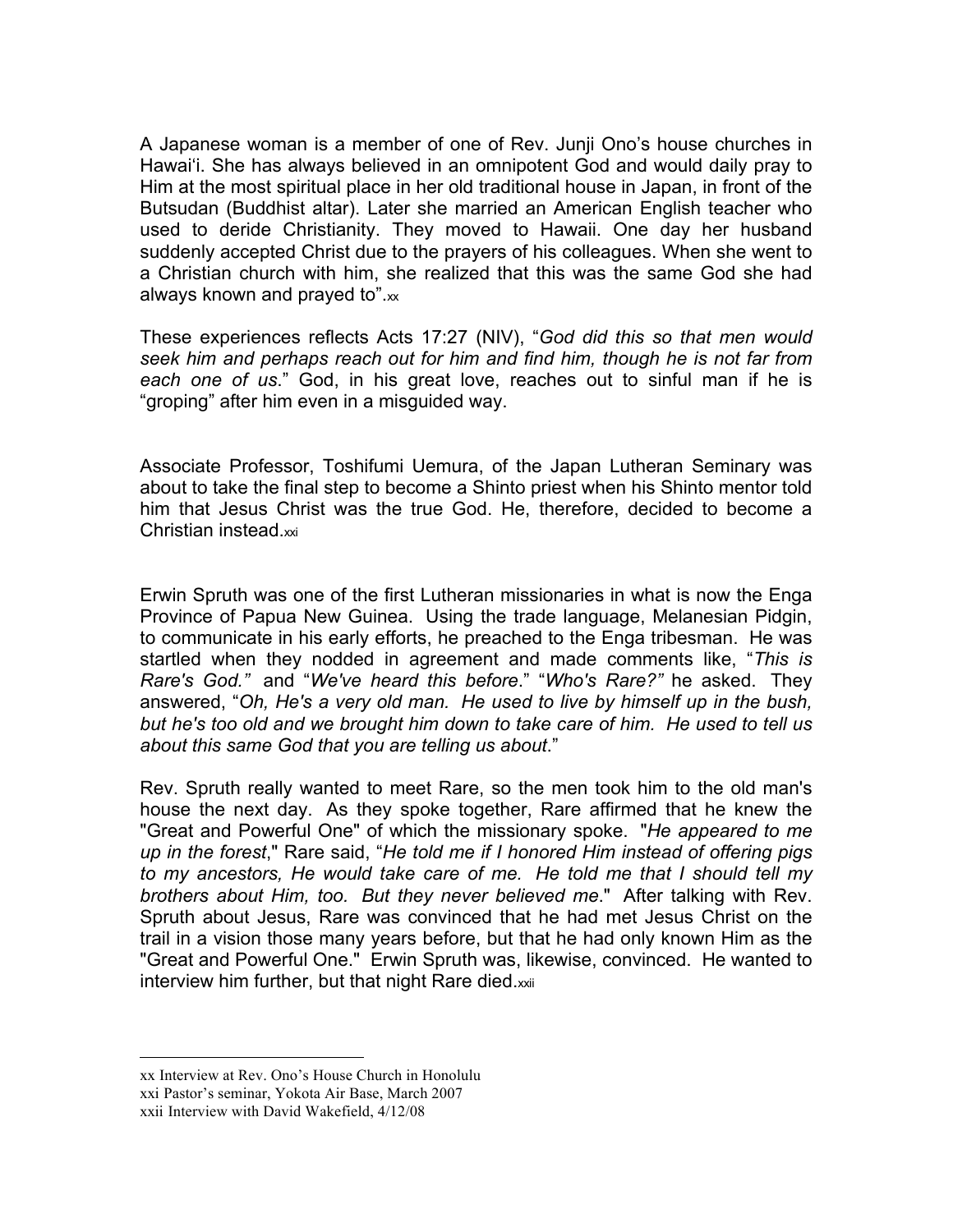David Wakefield is Director for Wycliffe's Multicultural Community Council in the Asia and Pacific area. Years ago, he and his wife translated Scripture for the Miniafia people on the North Coast of Papua New Guinea. He tells this story: "*One of my first friends in Utukwaf village was Koyari Baida, the village magistrate. He was a wise and thoughtful man, but had refused to believe the Gospel message preached by the missionaries. He used to say, 'How can I know what is true: the words from that black book? Or the ways of my ancestors?'*

*After we had been friends for about a year, Koyari came to me one night. 'My son,' he asked. 'Do you believe in dreams?' I told him that I didn't trust most of my dreams and blamed them on indigestion. We laughed. Then I told him that God definitely does speak to people sometimes in dreams. Turning my Bible to Genesis 40-41 I paraphrased the story of Joseph in Miniafia. I told how he interpreted the dreams of the Butler, the Baker and the Pharaoh.* 

*As I finished, Koyari nodded. 'You might understand my dream then.' He continued: 'I've been dreaming much lately. And in every dream a voice keeps telling me that what you and the missionaries are saying is true: the Christian way is true. The Voice tells me, 'You are old and cannot read the Book, but this is most important: you must love Me more than anything or anyone, and you must love all people the same as you love yourself.' Then he asked me, 'Does your book say anything about that?'*

*I translated Matthew 22:36-40 for him, 'Master, which [is] the great commandment in the law? Jesus said unto him, Thou shalt love the Lord thy God with all thy heart, and with all thy soul, and with all thy mind. This is the first and great commandment. And the second [is] like unto it, Thou shalt love thy neighbour as thyself. On these two commandments hang all the law and the prophets.' On the basis of the agreement between the 'Black Book' and his dream, Koyari nodded. 'Now I know the truth,' and he accepted Jesus*."xxiii

A friend who ministers in Muslim countries told me that many in these countries are turning to Jesus because Jesus, angels, or other spiritual persons have come to them in visions or dreams telling them Jesus is the true God. He said that entire villages have had the same dream about Jesus and have all come to Christ<sub>xxiv</sub>

So we can see that there are many indigenous people around the world who heard from God without the Torah or Bible throughout history until today. These are only a small portion of the incidences I have researched or heard about. I need to emphasize again however that the Bible is our measuring stick of truth, the best way to know God, and even if indigenous people have a revelation of God, they still need to hear about Jesus! However, the indigenous revelation of

xxiii Ibid.

xxiv This person must remain anonymous for his protection